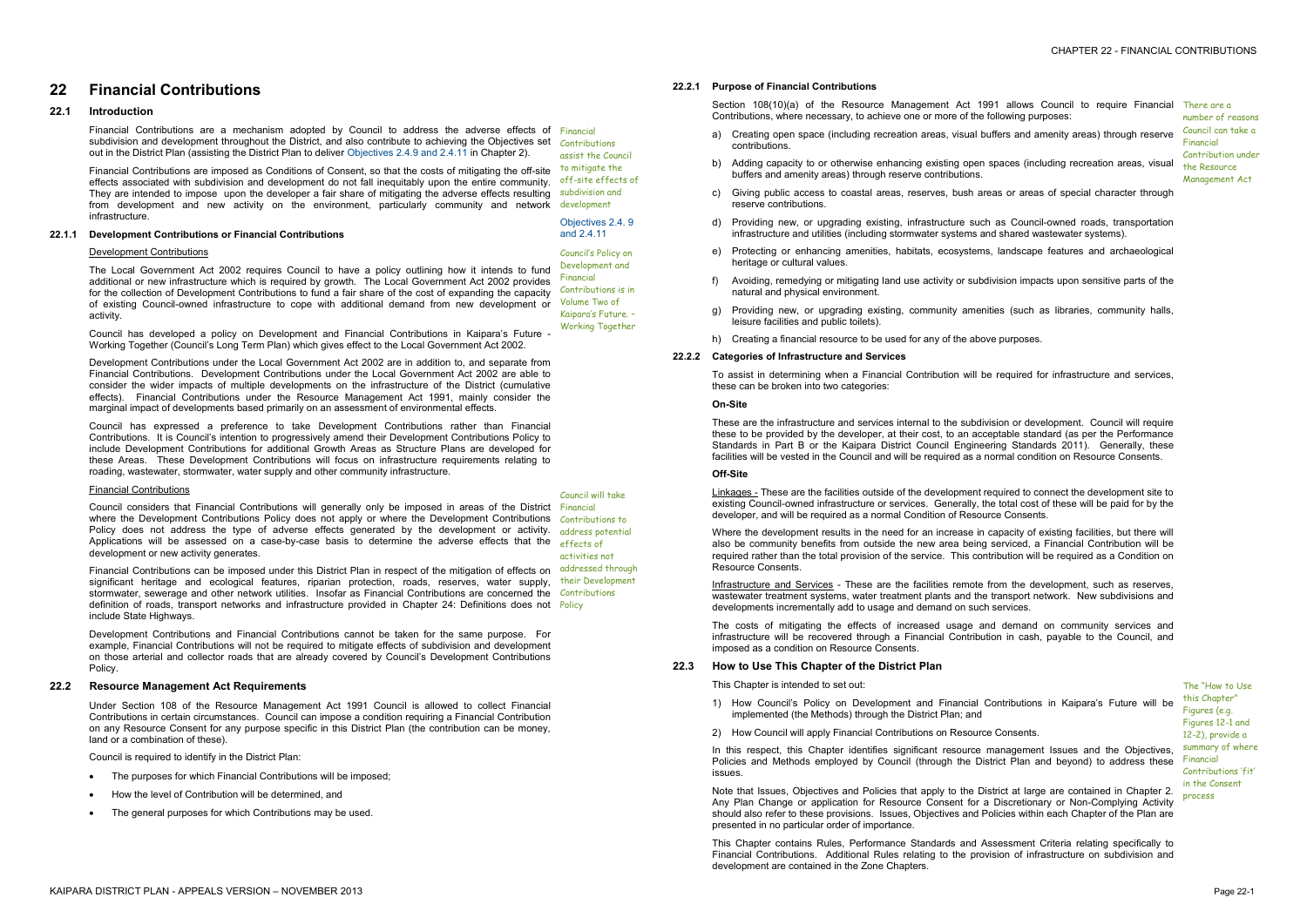In summary, once you have determined the Consent requirements for your activity / subdivision, you need to look at this Chapter to confirm what Financial Contributions you may be required to make. This is Step 4 in the process summaries provided in the relevant Zone Chapters of the Plan.

#### **22.4 Financial Contribution Issues**

**22.4.1 New subdivision, land use and development can result in adverse effects on the District's natural and physical resources if additional demand for community and network infrastructure is not addressed either before or at the same time as this development.** 

It is also important that the roading infrastructure is sustained at a level of service which provides safe. *practicable and convenient travel for those using it and which mitigates any potential adverse effects on the road and its use on adjoining land.* 

*The provision of adequate infrastructure and services is an essential part of the subdivision and development process. This includes roads, wastewater systems, stormwater systems, reserves and community facilities and water supply.* 

*Community facilities including reserves, open spaces and recreational facilities play an important role in providing for the social, cultural and economic wellbeing of communities, and in off-setting adverse effects of growth and residential development by maintaining and improving amenity values and protecting natural and physical resources.* 

If subdividers or developers are not required to pay for or mitigate the costs of adverse effects on the Chapter 2, environment arising from their private development or new activity, Council will be required to fund the Chapters 12-16 costs of this mitigation and the burden of payment will fall on the general ratepayer. See also Chapter 2, and Chapter 20 *the zone Chapters (12 through to 16) and Chapter 20 of the District Plan.* 

*Failure to provide for additional demand on other network utilities (wastewater, stormwater, water supply) can result in adverse effects on the health and safety or residents; flooding of neighbouring properties from stormwater run-off; or pollution of waterways or the coastal environment.* 

**22.4.2 New subdivision, land use and development places increasing demands on infrastructure, public reserves and community facilities. If these adverse effects are not addressed through the District**  Plan there is the potential for the costs of providing such services and facilities to fall on the **wider community.** 

*Where the new off-site infrastructure or service required will* activity, it will be required to be provided as part of the subdiv. *Financial Contribution.* 

#### **22.6.3 By requiring subdividers and developers to contribute towards any previous upgrading of off-site infrastructure and services when a new subdivision or activity.**

#### **22.5 Financial Contribution Objectives**

*Often improvements to Council-owned infrastructure and serally and serally and serally and serally and and serally and*  $\epsilon$ *done in* large steps to provide for many connections. The rest *serve more than the capacity required by existing or proposed developments. For example, an entire road* (or section of road), which serves a number of existing subdivision or activity uses this additional capacity, they may b *previous upgrading.* 

- **22.5.1 To ensure that the District's community and network infrastructure is able to cater for the**  Issue 22.4.1 **additional demand generated by new subdivision and development and to avoid, remedy or mitigate adverse effects on the environment.**
- 22.5.2 To ensure that subdividers and developers pay a fair and reasonable share of the costs of Issue 22.4.2 **upgrading or providing new infrastructure, public reserves and community facilities to meet demand generated by the development.**
- 22.5.3 To identify all the costs of providing community and network infrastructure generated as a result Issue 22.4.1 and of subdivision or new land use activities and to determine the best way of funding this either Issue 22.4.2 **before or at the time of development.**
- **22.5.4 To identify opportunities for protecting or enhancing natural environmental and heritage values,**  Issues in **where land use and development activities have adverse effects on these resources and values.**  Chapters 6 and 17

**22.6.5** Where additional capacity of network utilities is needed **development, subdividers or developers will be required generated by the development.** 

> *Subdividers* and *developers* will be required to contribute on a *community infrastructure or services or additional capacity in e.*

#### **22.6 Financial Contribution Policies**

*New developments generate an increase in demand for, and recreational facilities. All new developments will be required to new, or upgrading existing reserves, open space or facilities, in accordance with Council's Reserves and Open Space Strategy (see also Chapter 20 of the District Plan).* 

**22.6.1 By clearly identifying the adverse environmental effects of subdivision and development which**  Objectives **may be addressed by requiring a Financial Contribution.**  22.5.1, 22.5.3

*Financial Contributions for reserves will only be used for the purchase <i>purpose and new <i>new and n or for the improvement and development of existing ones. The maintenance of reserves and recreational facilities is funded through rates.* 

**22.6.7** Where additional capacity of roads and transport netv **accommodate** new subdivisions or developments, deve **proportion of these costs generated by the development.** 

and 22.5.4 *The provision of new infrastructure or additional capacity required to cater for the additional demand*  generated by new subdivision and development should be provided for either before or at the time of the *development through a variety of mechanisms:* 

- · *Direct works by the subdivider or developer;*
- · *Financial Contributions;*
- · *Development Contributions; or*
- · *Other funding mechanisms available to Council.*

**22.6.8 By requiring Financial Contributions to protect or enhaltional <b>endbance n values where an adverse effect of an activity has been identified that has not otherwise been remedied or mitigated.** 

*The District Plan Methods will clearly signal which adverse effects will be addressed through Financial Contributions.* 

Where it has been demonstrated that an activity will generate *environment, Council is able to take Financial Contributions for the purpose of the protection and enhancement* of these values. However, it is also recognised the *environmental contribution (rather than Financial Contribution) to be made to remedy or mitigate such adverse effects.* 

**22.6.2 By requiring subdividers and developers to meet the total cost of new off-site infrastructure or services** associated with the development, including linka **network utilities, where the additional infrastructure or service is required solely to serve the proposed subdivision or activity.** 

#### **22.6.4 By ensuring that the amount of Financial Contribution required reflects the nature and degree of actual adverse environmental effects and the actual positive environmental effects associated with a proposed subdivision and/or development.**

*Council will calculate the Financial Contribution required using a formula or other method which clearly*  sets out how the amount is related to the adverse effects of the actual positive effects of an activity and the extent to which su *any adverse effect arising from the activity.* 

| al cost of new off-site infrastructure or Objective 22.5.2<br>ges and the costs of local upgrading of<br>service is required solely to serve the                                                                            |                  |
|-----------------------------------------------------------------------------------------------------------------------------------------------------------------------------------------------------------------------------|------------------|
| Il only serve the proposed subdivision or<br>ision or development rather than through a                                                                                                                                     |                  |
| vards any previous upgrading of off-site Objective 22.5.2<br>ivity will utilise excess capacity.                                                                                                                            |                  |
| rvices are more effectively and efficiently<br>sulting improvements may be designed to<br>ed developments. For example, an entire<br>ting lots may be sealed. Where a new<br>be required to contribute to the costs of this |                  |
| quired reflects the nature and degree of<br>sitive environmental effects associated                                                                                                                                         | Objective 22.5.2 |
| g a formula or other method which clearly<br>he development, and having regard to any<br>ch positive effects of an activity may offset                                                                                      |                  |
| d to mitigate the adverse effects of a<br>to meet the proportion of these costs                                                                                                                                             | Objective 22.5.2 |
| pro-rata basis to the costs of providing new<br>xisting systems.                                                                                                                                                            |                  |
| le share of the costs of purchasing land Objective 22.5.2                                                                                                                                                                   |                  |
| usage of, reserves, open space and public<br>o contribute towards the costs of acquiring<br>in accordance with Council's Reserves and<br>).                                                                                 |                  |
| urchase and development of new reserves<br>e maintenance of reserves and recreational                                                                                                                                       |                  |
| works are needed to be upgraded to Objective 22.5.2<br>elopers will be required to meet the                                                                                                                                 |                  |
| ite can be connected to may need to have<br>sure that it will have sufficient capacity to<br>by the land use activities on the site. The<br>xisting local roads and transport networks.<br>ontributions.                    |                  |
| nce natural environments and heritage<br>identified that has not otherwise been                                                                                                                                             | Objective 22.5.4 |
| adverse effects on heritage and the natural<br>is for the purpose of the protection and<br>hat there may be an opportunity for another                                                                                      |                  |

#### **22.6.6 By requiring developments to pay their fair and reasonable share of the costs of purchasing land for reserves or upgrading existing reserves.**

*Existing roads and transport networks which a development site can be connected to may need to have the road or associated carriageway criteria upgraded to ensure <i>the road or associated carriageway criteria upgraded accommodate the additional traffic expected to be generated by the land use activities on the site. The Council will take a Financial Contribution towards upgrading existing Collector and arterial roads will be covered by Development Contributions.*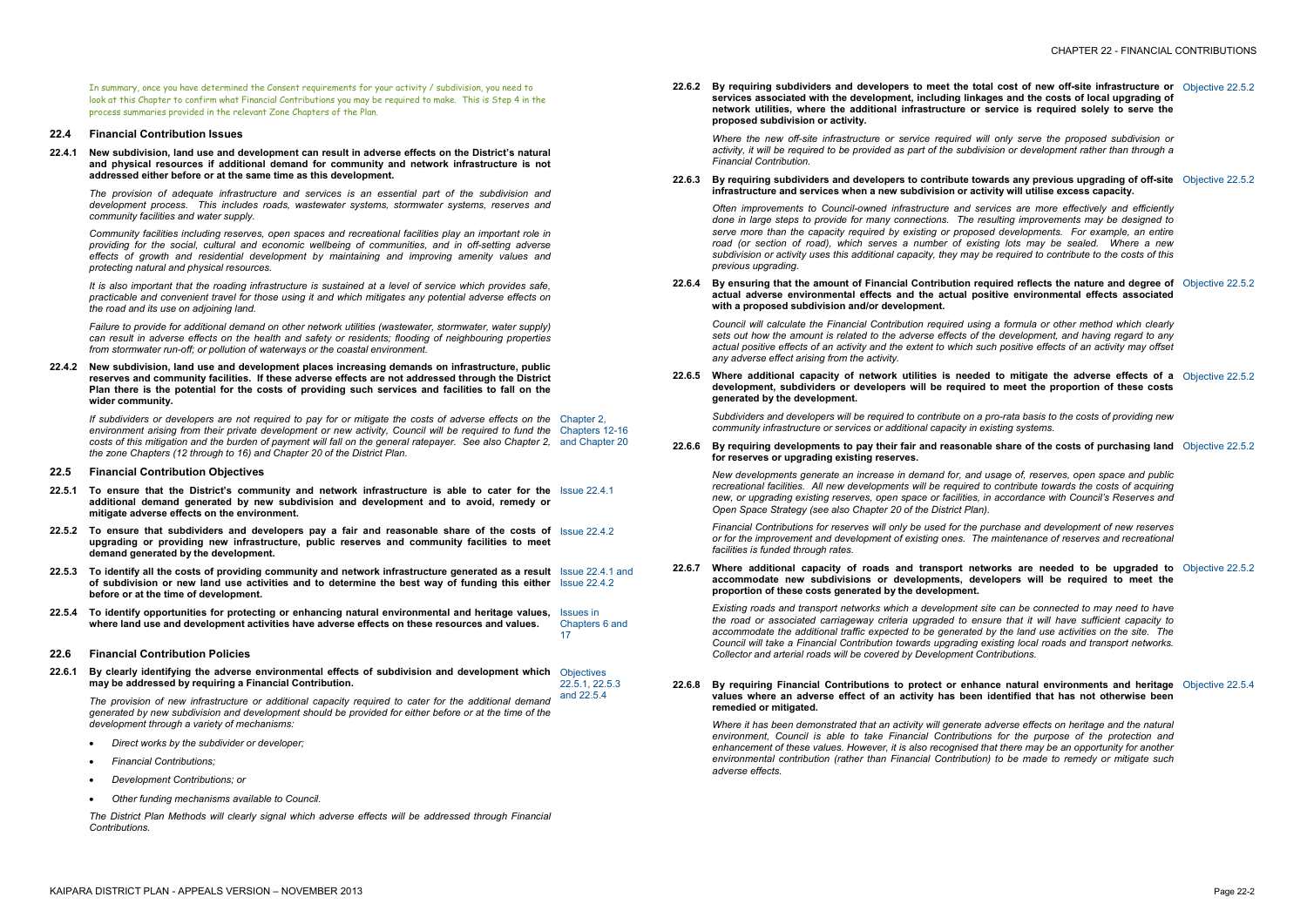**22.6.9 Where it has been demonstrated that a renewable energy activity will generate significant adverse**  Objective 22.5.1 **effects on natural environments or heritage values these may be addressed by requiring a financial contribution for the purpose of mitigating those significant adverse effects that have not otherwise been remedied or mitigated.** 

*Renewable energy activities have the potential to generate significant adverse effects on natural environments or heritage values. It may be appropriate to address these by requiring financial contributions. Policy C1 of the National Policy Statement for Renewable Electricity Generation 2011 requires that when considering any residual environment effects, decision-makers shall have regard to offsetting measures or environmental compensation including measures or compensation which benefit the local environment and community affected.* 

#### **22.7 Methods**

The above Policies will be implemented through the following Methods.

- 22.8.5 The provision of a transport infrastructure which is sustain **safe, practicable and convenient travel for vehicles using it, and which mitigates any potential adverse effects of the road and its utilisation on adjoining land use activities.**
- **22.8.6 The costs of providing and/or upgrading community infrastructure required to enable development are paid by those undertaking development.**
- **22.8.7 Improved protection and enhancement of natural environments and heritage resources of the District through the use of Financial Contributions.**
- **22.8.8 Significant adverse effects on the natural environments and heritage values of the District arising from** renewable energy activities will be avoided, remedie **the protection and enhancement of natural environments and heritage resources of the District through the use of Financial Contributions.**

- **22.7.1 District Plan Methods**
- **22.7.1.1 The use of Rules requiring Financial Contributions as a condition of Land Use or Subdivision Consents.**
- **22.7.1.2 The use of Subdivision Rules, including Performance Standards and Assessment Criteria, relating to site size and dimensions, property access and provision of services.**
- **22.7.1.3 The use of Growth Plans (Chapter 3A) to signal areas where additional capacity or new infrastructure is likely to be required in the future.**
- **22.7.2 Other Methods**
- **22.7.2.1 Policies in other relevant Council documents:** 
	- Kaipara's Future Working Together (Council's Long Term Plan);
	- Asset Management Plans; and
	- Reserves and Open Space Strategy.
- **22.7.2.2 Council-initiated Structure Plans for Growth Areas, which will include the investigation of amendments to the Development and Financial Contributions Policy to include new Development Contributions for community and network infrastructure.**
- **22.7.2.3 Annual Plan allocation for Council purchase of land for reserves.**
- **22.7.2.4 Council works and services relating to roads, water supply, sewage and stormwater disposal.**
- **22.7.2.5 Liaison with The NZ Transport Agency regarding subdivision and development affecting state highways.**
- **22.7.2.6 Liaison with the Northland Regional Council regarding opportunities to protect or enhance environmental values.**
- **22.7.2.7 Educational material/guidelines that demonstrate methods for avoiding, remedying or mitigating potential adverse effects of subdivision and development.**
- **22.7.2.8 Kaipara District Council's Engineering Standards 2011.**
- **22.8 Financial Contribution Outcomes**
- **22.8.1 The timely provision and/or upgrading of infrastructure and services to:** 
	- · **Enable sustainable resource use; and**
	- · **Avoid adverse effects on the District's natural and physical resources and on the health and safety of residents.**
- **22.8.2 The provision of network utilities capable of addressing the adverse environmental effects of**  Issue 22.4.1 **subdivision and development in terms of wastewater treatment and disposal, stormwater treatment and disposal and water supply.**
- **22.8.3 The provision of reserves, open space and recreational facilities to meet the needs of the**  Issue 22.4.1 **District's communities in accordance with Council's Reserves and Open Space Strategy.**
- **22.8.4 The provision of a District Transport Network (including roading) which is capable of meeting**  Issue 22.4.1 **demand for transport from traffic generated from new subdivisions and developments in the District.**

Issues 22.4.1 and

22.4.2

Activities affected by this Section of the District Plan must comp with the relevant Standards applying to the Zone in which the a

| ned at a level of service which provides Issue 22.4.1                                                                 |  |
|-----------------------------------------------------------------------------------------------------------------------|--|
| ty infrastructure required to enable Issue 22.4.2                                                                     |  |
| <b>nments and heritage resources of the Issue 22.4.1</b>                                                              |  |
| <b>nd heritage values of the District arising</b> Issue 22.4.1                                                        |  |
| Remember you also<br>need to consider<br>whether a proposal<br>complies with the<br>Rules under the<br>Zone Chapters. |  |
|                                                                                                                       |  |

#### **22.9 Rules**

#### **22.9.1 Conditions of Resource Consents**

The Council may impose as a Condition of Consent, that a Financial Contribution be paid to Council for the purposes and amounts set out in Section 22.10 of this Chapter.

#### **22.9.2 Discretionary Activities**

The following shall be Discretionary Activities in this Chapter:

a) Any application for a waiver of, or reduction to, the level of a Financial Contribution required by Section 22.10 of this Chapter.

The Council may impose Conditions of Consent on a Discretionary Activity or it may refuse consent to the application. Applications for Discretionary Activities will be assessed against, but not restricted to, the Assessment Criteria listed in Sections 22.10 of this Chapter.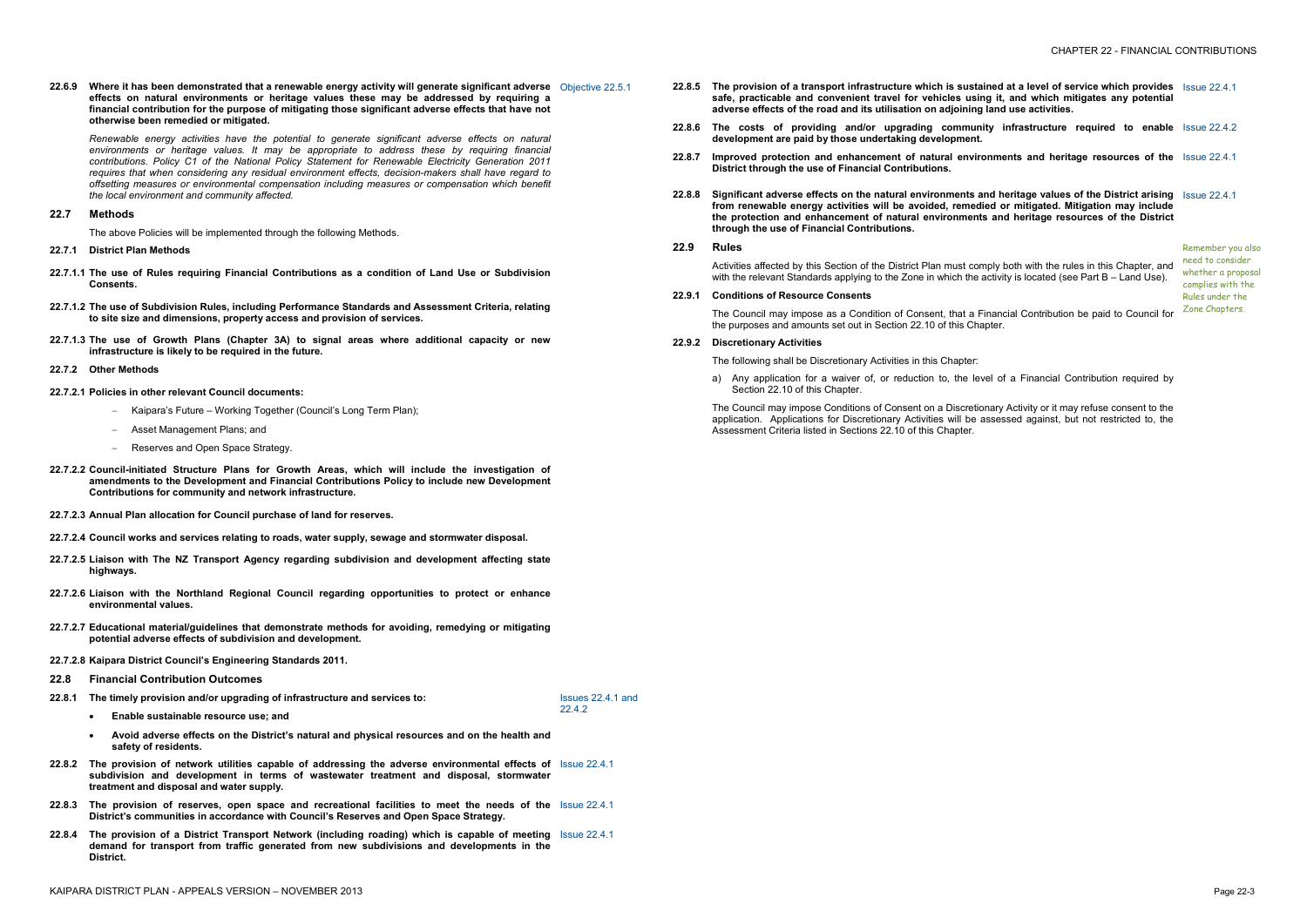essing a Financial Contributions for significant heritage or

or land use on the significant heritage or ecological feature;

been or are proposed as part of the subdivision or land use mitigate any adverse effects on the significant heritage or

I, remedied or mitigated by other Conditions of Consent or

positive effects may offset any or all adverse effects of the

decisions about the imposition and/or level of a Financial ritage or ecological features in respect of renewable energy

gnificant heritage or ecological feature;

oposed as part of the activity within the general area affected , to mitigate any significant adverse effects of the activity on

be avoided, remedied or mitigated by other Conditions of

e positive effects may offset any or all adverse effects of the

ng Financial Contributions for riparian protection in respect of

lakes, rivers and *coastal waters* and their margins and any

margin in relation to the values for which esplanade areas Jse Consent, was being sought;

I, remedied or mitigated by other Conditions of Consent or

positive effects may offset any or all adverse effects of the

### **22.10 Level and Form of Financial Contribution Required**

| Rule    | <b>Parameter</b>                                                                              | <b>Application of Financial Contributions</b>                                                                                                                                                                                                                                                                                                                | <b>Assessment Criteria</b>                                                                                                                                           |
|---------|-----------------------------------------------------------------------------------------------|--------------------------------------------------------------------------------------------------------------------------------------------------------------------------------------------------------------------------------------------------------------------------------------------------------------------------------------------------------------|----------------------------------------------------------------------------------------------------------------------------------------------------------------------|
| 22.10.1 | <b>Method and Timing</b><br>of Payment                                                        | The following requirements relate to the method and timing of payment of Financial<br>Contributions:                                                                                                                                                                                                                                                         |                                                                                                                                                                      |
|         |                                                                                               | Contributions in the form of money as part of a <b>Subdivision</b> Consent must be paid, or<br>a)<br>completed, while Contributions in the form of land shall vest on the deposit of the survey<br>plan under Section 223 of the Resource Management Act 1991, prior to the issue of a<br>certificate under Section 224 of the Resource Management Act 1991. |                                                                                                                                                                      |
|         |                                                                                               | Contributions payable in any form in respect of a <b>development</b> must be paid prior to the<br>b)<br>uplifting of a <b>Building</b> Consent or where no Building Consent is involved, before the<br>commencement of the activity.                                                                                                                         |                                                                                                                                                                      |
|         |                                                                                               | No contribution shall be payable if a contribution for the same purpose has already been<br>C)<br>paid in respect of that area of land.                                                                                                                                                                                                                      |                                                                                                                                                                      |
|         |                                                                                               | Where an activity does not proceed and the Consent lapses or is cancelled, the<br>d)<br>contribution shall be refunded in accordance with Section 110 of the Resource<br>Management Act 1991, upon application by the person who paid the contribution.                                                                                                      |                                                                                                                                                                      |
|         |                                                                                               | Where the <b>Council</b> has required a Financial Contribution for the purpose of specific work, it<br>e)<br>shall be obliged to carry out such work at the appropriate time. In the event that Council<br>carries out the work at less cost than the contribution paid, the Council shall refund the<br>balance to the person who paid the contribution.    |                                                                                                                                                                      |
| 22.10.2 | <b>Significant Heritage</b><br>Ecological<br>or                                               | The Council may require a Financial Contribution towards the protection and/or enhancement of<br>a significant heritage or natural feature as a condition of Land Use Consent or Subdivision                                                                                                                                                                 | The <b>Council</b> will have regard to the following matters when assessing<br>ecological features in respect of Subdivision and Land Use Consents:                  |
|         | <b>Features</b>                                                                               | Consent.                                                                                                                                                                                                                                                                                                                                                     | The degree of adverse environmental effects of the subdivision or land                                                                                               |
|         |                                                                                               | Contributions may be in the form of:                                                                                                                                                                                                                                                                                                                         | If ecological protection or enhancement measures have already been<br>application within the general area affected by the activity, to mitiga                        |
|         |                                                                                               | Cash; and/or<br>a)<br>b)<br>Land.                                                                                                                                                                                                                                                                                                                            | natural feature;                                                                                                                                                     |
|         |                                                                                               | And will be calculated on the basis of providing Council the financial means to undertake works                                                                                                                                                                                                                                                              | The extent to which any or all adverse effects will be avoided, reme                                                                                                 |
|         |                                                                                               | to reinstate or re-establish adversely affected significant natural or heritage features (or to<br>improve access and visibility to other heritage features to off-set unavoidable adverse effects<br>such as loss of a heritage feature).                                                                                                                   | environmental compensation offered as part of the activity; and<br>The positive effects of the activity and the extent to which these positi<br>iv)<br>activity.     |
|         |                                                                                               |                                                                                                                                                                                                                                                                                                                                                              |                                                                                                                                                                      |
| 22.10.3 | Renewable<br>Energy<br><b>Activities</b>                                                      | The Council may require a Financial Contribution towards the protection and/or enhancement of<br>a significant heritage or ecological feature in respect of a renewable energy activity as a<br>condition of the Land Use Consent.                                                                                                                           | The Council will have regard to the following matters when making decis<br>Contribution for the protection and/or enhancement of significant heritage<br>activities: |
|         |                                                                                               | Contributions may be in the form of:                                                                                                                                                                                                                                                                                                                         | The degree of significant adverse effects of the activity on any significa                                                                                           |
|         |                                                                                               | Cast; and/or<br>a)                                                                                                                                                                                                                                                                                                                                           | If ecological protection or enhancement measures have been proposed                                                                                                  |
|         |                                                                                               | b)<br>Land.                                                                                                                                                                                                                                                                                                                                                  | or where this is not practicable or desirable in another location, to mit<br>the significant ecological feature;                                                     |
|         |                                                                                               | And will be calculated on the basis of providing Council with the financial means to undertake<br>works to reinstate or re-establish adversely affected significant ecological or heritage features (or<br>to improve access and visibility to other heritage features to off-set unavoidable adverse effects                                                | The extent to which any or all significant adverse effects will be av<br>Consent or environmental compensation offered as part of the activity;                      |
|         |                                                                                               | such as loss of a heritage feature).                                                                                                                                                                                                                                                                                                                         | The positive effects of the activity and the extent to which these position<br>iv)<br>activity.                                                                      |
| 22.10.4 | <b>Enhancement</b><br>or<br><b>Riparian Protection</b><br>Use<br>(Land<br><b>Activities</b> ) | The Council may require a Financial Contribution towards the protection or enhancement of<br>riparian areas as a Condition of Land Use Consent where the public access, habitat or water                                                                                                                                                                     | The Council will have regard to the following matters when assessing Fina<br>Land Use Consents:                                                                      |
|         |                                                                                               | quality values of these areas or adjoining lakes, rivers or coastal waters are likely to be<br>adversely affected by the activity proposed, and no esplanade area exists.                                                                                                                                                                                    | The adverse environmental effects of the activity on adjacent lakes,<br>measures proposed to mitigate these effects; and                                             |
|         |                                                                                               | (1) Form of Financial Contributions                                                                                                                                                                                                                                                                                                                          | The importance of protection and enhancement of the riparian margi                                                                                                   |
|         |                                                                                               | Any Financial Contribution required for this purpose may be in the form of:                                                                                                                                                                                                                                                                                  | would be required if a Subdivision Consent, rather than a Land Use Co                                                                                                |
|         |                                                                                               | Cash; and/ or<br>a)<br>Land adjoining water areas, to be protected by covenant or by vesting in a public body for<br>b)                                                                                                                                                                                                                                      | The extent to which any or all adverse effects will be avoided, reme<br>environmental compensation offered as part of the activity; and                              |
|         |                                                                                               | riparian management purposes.                                                                                                                                                                                                                                                                                                                                | The positive effects of the activity and the extent to which these positi<br>iv)<br>activity.                                                                        |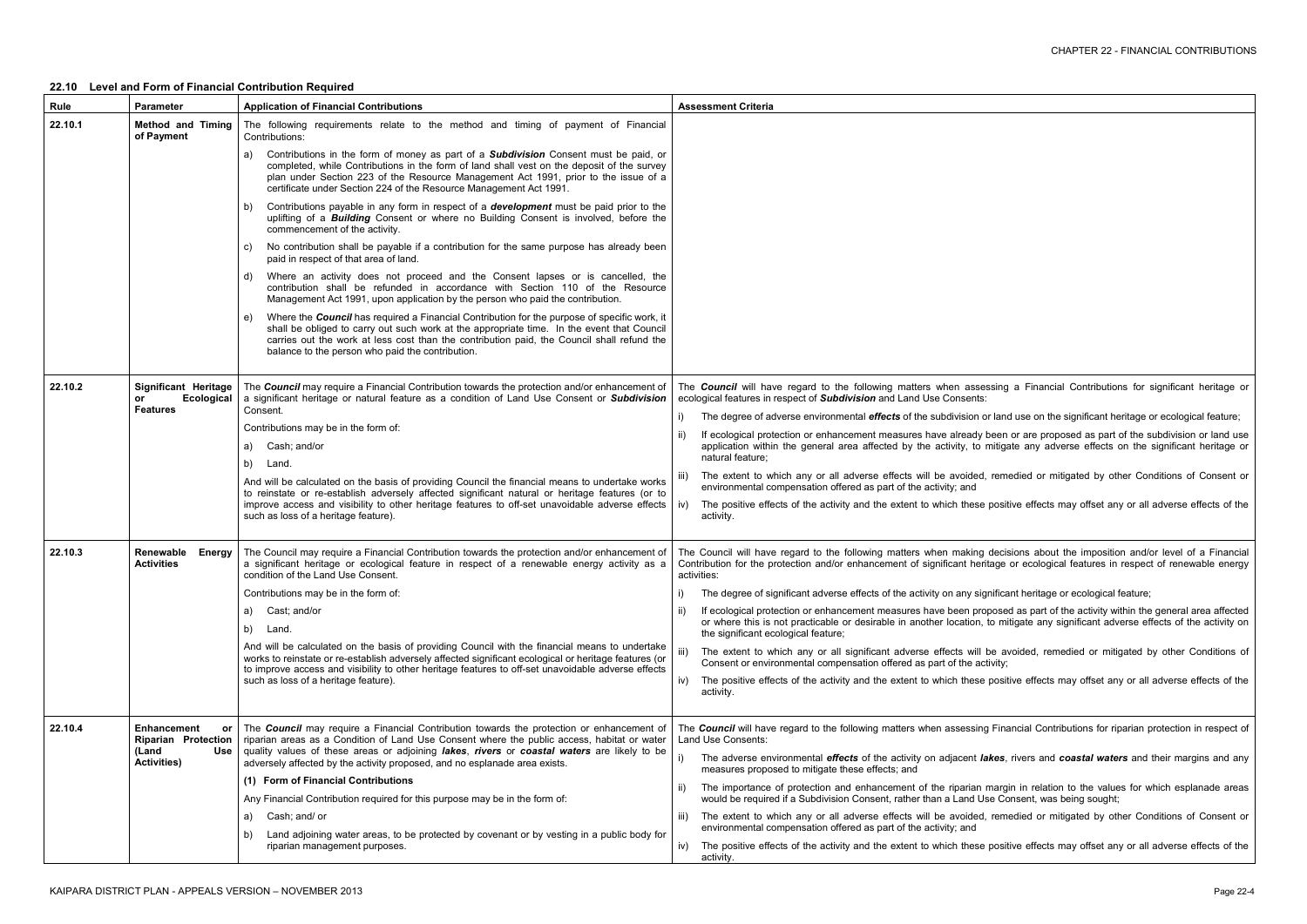**ng the level of a Financial Contribution for Roading:** 

se *effects* for which the contribution provides mitigation; proposed or provided which achieve the purpose of the site, including the amount of and reason for any previous

| Rule    | <b>Parameter</b>                               | <b>Application of Financial Contributions</b>                                                                                                                                                                                                                                                                                                                                                                                                                                                                                                                                                                                                                                                                                                                                                                                                                                                                                                                                                                                                                                                                                                                                                                                                                                                                                                                                                                                                                                                                                                                                                                                                                                                                                                                                                                                                                                                                                                                                                                                                                                                                                                                                                                                                                                                                                                                                                                                                                                                                                                                                                                                                                                                                                                                                                                                                                                                                                                                                                                                                                                                                                                                                                                                                                                                                                                                                                                                                                                                                                                                                                                                                                                                               | <b>Assessment Criteria</b>                                                                                                                                                                                                                                                                                                                                                                                                                                           |
|---------|------------------------------------------------|-------------------------------------------------------------------------------------------------------------------------------------------------------------------------------------------------------------------------------------------------------------------------------------------------------------------------------------------------------------------------------------------------------------------------------------------------------------------------------------------------------------------------------------------------------------------------------------------------------------------------------------------------------------------------------------------------------------------------------------------------------------------------------------------------------------------------------------------------------------------------------------------------------------------------------------------------------------------------------------------------------------------------------------------------------------------------------------------------------------------------------------------------------------------------------------------------------------------------------------------------------------------------------------------------------------------------------------------------------------------------------------------------------------------------------------------------------------------------------------------------------------------------------------------------------------------------------------------------------------------------------------------------------------------------------------------------------------------------------------------------------------------------------------------------------------------------------------------------------------------------------------------------------------------------------------------------------------------------------------------------------------------------------------------------------------------------------------------------------------------------------------------------------------------------------------------------------------------------------------------------------------------------------------------------------------------------------------------------------------------------------------------------------------------------------------------------------------------------------------------------------------------------------------------------------------------------------------------------------------------------------------------------------------------------------------------------------------------------------------------------------------------------------------------------------------------------------------------------------------------------------------------------------------------------------------------------------------------------------------------------------------------------------------------------------------------------------------------------------------------------------------------------------------------------------------------------------------------------------------------------------------------------------------------------------------------------------------------------------------------------------------------------------------------------------------------------------------------------------------------------------------------------------------------------------------------------------------------------------------------------------------------------------------------------------------------------------------|----------------------------------------------------------------------------------------------------------------------------------------------------------------------------------------------------------------------------------------------------------------------------------------------------------------------------------------------------------------------------------------------------------------------------------------------------------------------|
|         |                                                | (2) Maximum Amount of Financial Contributions                                                                                                                                                                                                                                                                                                                                                                                                                                                                                                                                                                                                                                                                                                                                                                                                                                                                                                                                                                                                                                                                                                                                                                                                                                                                                                                                                                                                                                                                                                                                                                                                                                                                                                                                                                                                                                                                                                                                                                                                                                                                                                                                                                                                                                                                                                                                                                                                                                                                                                                                                                                                                                                                                                                                                                                                                                                                                                                                                                                                                                                                                                                                                                                                                                                                                                                                                                                                                                                                                                                                                                                                                                                               |                                                                                                                                                                                                                                                                                                                                                                                                                                                                      |
|         |                                                | No requirement for Financial Contributions in cash or land for riparian protection as a Condition<br>of Land Use Consent shall exceed the equivalent requirement which would be imposed for<br>esplanade area purposes if the Consent was for a <i>subdivision</i> rather than land use activity.                                                                                                                                                                                                                                                                                                                                                                                                                                                                                                                                                                                                                                                                                                                                                                                                                                                                                                                                                                                                                                                                                                                                                                                                                                                                                                                                                                                                                                                                                                                                                                                                                                                                                                                                                                                                                                                                                                                                                                                                                                                                                                                                                                                                                                                                                                                                                                                                                                                                                                                                                                                                                                                                                                                                                                                                                                                                                                                                                                                                                                                                                                                                                                                                                                                                                                                                                                                                           |                                                                                                                                                                                                                                                                                                                                                                                                                                                                      |
| 22.10.5 | <b>Transport Networks</b><br>(including roads) | The Council may require a Financial Contribution in cash or land towards the establishment<br>and/or upgrading of a Council road, service lane, as a Condition of Land Use Consent or<br>Subdivision Consent. Such Contributions may be sought for the following purposes:<br>Where a new road, service lane or other transport linkage, is required to be set aside<br>a)<br>and/or formed to cater for new traffic movements arising from the proposed land use or<br>subdivision; and<br>Where an existing road, service lane or other transport link is required to be upgraded,<br>b)<br>including any additional land needed for road widening purposes, to cater for increased<br>traffic movements arising from the proposed land use or subdivision.<br>A Financial Contribution will not be taken where a <b>Development Contribution</b> is taken under<br>Section 200 of the Local Government Act 2002, for the same purpose.<br>Form and Maximum Amount of Financial Contribution<br>The Council will assess Financial Contributions for Transport Networks (including roads) on an<br>application by application basis having regard to the traffic safety and efficiency effects of the<br>proposed activity and the extent to which any adverse effects can be avoided, remedied or<br>mitigated.<br>Any Financial Contribution required as a Condition of Land Use Consent or Subdivision Consent<br>may be in the form of:<br>Land to be set aside and vested in the Council for transport purposes; or<br>a)<br>A cash contribution paid to the Council for it to carry out specified works related to forming<br>b)<br>or upgrading a transport linkage (including roads).<br>(1) Contributions in Land<br>Contributions in land may be required where one of the following circumstances exist:<br>A new road, service lane or other transport linkage is considered necessary to serve a<br>a)<br>proposed land use or subdivision;<br>Part of an adjoining section of road or transport network has been formed outside the legal<br>b)<br>road reserve and it needs to be legalised as part of the proposed land use or subdivision;<br>c) A corner splay or other similar works are necessary to improve driver visibility and<br>associated traffic safety on a section of adjoining a proposed land use or subdivision; or<br>Part of an adjoining section of road or Transport Network needs to be realigned to improve<br>d)<br>its safety and efficiency.<br>(2) Contributions in Cash<br>Contributions in cash may be required where an existing road serving the proposed Land Use or<br>Subdivision requires some upgrading to accommodate its anticipated traffic effects. Where a<br>cash contribution is required to be paid to Council relating to the upgrading of any road or<br>service lane, it shall be determined having regard to the existing traffic using the road, the<br>additional traffic expected from the proposed subdivision or land use and Kaipara District<br>Council Engineering Standards 2011.<br>The Council will calculate the additional number of vehicle movements generated per day, taking<br>into account the intended use of the lots/sites and any seasonal fluctuations in traffic. For<br>residential subdivisions the Council will generally adopt an average of 8 vehicle movements per<br>day for each new lot created.<br>Any cash contribution will be determined based on the following formula:-<br><b>Estimated Cost of Road Upgrading</b><br><b>Additional AADT</b><br>$\boldsymbol{X}$<br>Existing AADT + Additional AADT<br>Where AADT is the estimated annual average daily traffic for the section of road concerned. | The Council will have regard to the following matters when determinin<br>The purpose of the contribution;<br>i)<br>The extent to which the proposed activity generates those advers<br>-II)<br>iii)<br>The extent to which measures, either on-site or off-site, are<br>contribution (in perpetuity);<br>The history of previous Financial Contributions related to the<br>iv)<br>contributions; and<br>The extent to which any charge is fair and reasonable.<br>V) |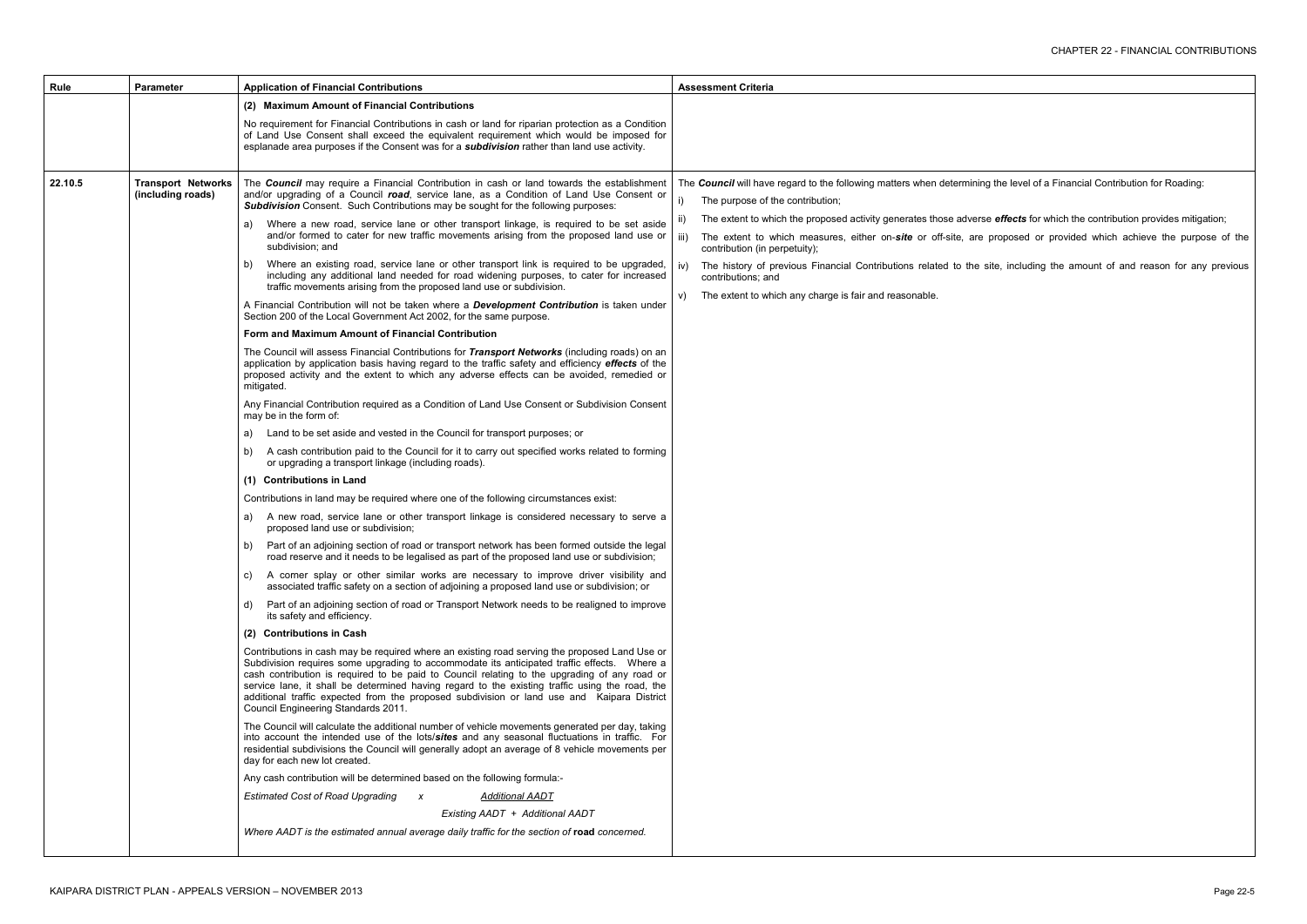the level of Financial Contributions for reserves:

pace areas and the standard of facilities on such reserves

tural features on the land and the appropriateness of them

ier natural features are to be protected by way of covenants and enjoyment;

ived as part of the *development* or *subdivision* and the approved Design Guidelines;

complement or provide linkage to other reserves including

t of the land in excess of the maximum amounts specified in

| Rule                       | <b>Parameter</b>                                                                                                                                                                                                                  | <b>Application of Financial Contributions</b>                                                                                                                                                                                                                                                                                                                                                                                     |                                                                                                                                                   | <b>Assessment Criteria</b>                                                                                                                   |  |  |
|----------------------------|-----------------------------------------------------------------------------------------------------------------------------------------------------------------------------------------------------------------------------------|-----------------------------------------------------------------------------------------------------------------------------------------------------------------------------------------------------------------------------------------------------------------------------------------------------------------------------------------------------------------------------------------------------------------------------------|---------------------------------------------------------------------------------------------------------------------------------------------------|----------------------------------------------------------------------------------------------------------------------------------------------|--|--|
| 22.10.6<br><b>Reserves</b> |                                                                                                                                                                                                                                   | The Council may require a Financial Contribution in cash or land towards the establishment<br>and/or upgrading of reserves and public open space areas as a condition of Land Use Consent<br>or Subdivision Consent. Contributions in land may be sought for the following purposes:                                                                                                                                              |                                                                                                                                                   | The Council will have regard to the following matters when determining                                                                       |  |  |
|                            |                                                                                                                                                                                                                                   |                                                                                                                                                                                                                                                                                                                                                                                                                                   | i)                                                                                                                                                | The proximity of the land to existing reserves and public open sp<br>and open space areas;                                                   |  |  |
|                            | Where land is required to be set aside and developed for the reserve or public open space<br>a)<br>use to cater for the recreational and open space needs of people associated with a<br>proposed Land Use or Subdivision; and/or | ii)                                                                                                                                                                                                                                                                                                                                                                                                                               | The nature of any important <b>archaeological sites</b> , historic or nate<br>being formally set aside as part of a reserve or public open space; |                                                                                                                                              |  |  |
|                            |                                                                                                                                                                                                                                   | Where land is required to be set aside to protect a significant natural feature, <i>historic</i><br>b)<br>place or archaeological site.                                                                                                                                                                                                                                                                                           | iii)                                                                                                                                              | The extent to which any archaeological, historic, ecological or other<br>or other similar instruments and be made available for public use a |  |  |
|                            |                                                                                                                                                                                                                                   | (1) Form of Reserve Contributions                                                                                                                                                                                                                                                                                                                                                                                                 | IV)                                                                                                                                               | The nature of any landscaping and planting programmes propos<br>compliance with design concepts in accordance with any Council a             |  |  |
|                            |                                                                                                                                                                                                                                   | The Council will assess Financial Contributions on an application by application basis having<br>regard to the ecological, landscape and recreational public open space effects of the proposed<br>activity and the extent to which any adverse effects can be avoided, remedied or mitigated.                                                                                                                                    | V)                                                                                                                                                | The extent to which any land area set aside would effectively co<br>esplanade reserves in the immediate vicinity; and                        |  |  |
|                            |                                                                                                                                                                                                                                   | Any Reserve Contribution required as a Condition of Land Use Consent or Subdivision Consent<br>may be in the form of:                                                                                                                                                                                                                                                                                                             | VI)                                                                                                                                               | The nature of any previous reserve contributions made in respect<br>this performance standard.                                               |  |  |
|                            |                                                                                                                                                                                                                                   | Land to be set aside and vested in the Council for reserve or public open space purposes;<br>a)<br>or                                                                                                                                                                                                                                                                                                                             |                                                                                                                                                   |                                                                                                                                              |  |  |
|                            |                                                                                                                                                                                                                                   | A cash contribution to the Council for it to carry out works relating to developing or<br>b)<br>upgrading reserves or public open spaces in the District.                                                                                                                                                                                                                                                                         |                                                                                                                                                   |                                                                                                                                              |  |  |
|                            |                                                                                                                                                                                                                                   | In addition under Section 108 of the Resource Management Act 1991 the Council can require as<br>a Resource Consent Condition works on any reserve or public open space. Such works may<br>include but are not limited to the following:                                                                                                                                                                                           |                                                                                                                                                   |                                                                                                                                              |  |  |
|                            |                                                                                                                                                                                                                                   | Fencing;<br>a)                                                                                                                                                                                                                                                                                                                                                                                                                    |                                                                                                                                                   |                                                                                                                                              |  |  |
|                            |                                                                                                                                                                                                                                   | Landscaping including grassing and tree planting;<br>b)                                                                                                                                                                                                                                                                                                                                                                           |                                                                                                                                                   |                                                                                                                                              |  |  |
|                            |                                                                                                                                                                                                                                   | Provision of play equipment and other recreational facilities; and<br>C)                                                                                                                                                                                                                                                                                                                                                          |                                                                                                                                                   |                                                                                                                                              |  |  |
|                            |                                                                                                                                                                                                                                   | Provision of footpaths and walking tracks.<br>d)                                                                                                                                                                                                                                                                                                                                                                                  |                                                                                                                                                   |                                                                                                                                              |  |  |
|                            |                                                                                                                                                                                                                                   | (2) Maximum Amount of Reserve Contributions in Land                                                                                                                                                                                                                                                                                                                                                                               |                                                                                                                                                   |                                                                                                                                              |  |  |
|                            |                                                                                                                                                                                                                                   | No requirement to set aside land for reserve or public open space purposes shall exceed the<br>following maximum amounts:                                                                                                                                                                                                                                                                                                         |                                                                                                                                                   |                                                                                                                                              |  |  |
|                            |                                                                                                                                                                                                                                   | Subdivision of land for Principally Residential Purposes or Rural Purposes where the lots<br>a)<br>can accommodate a residential dwelling:                                                                                                                                                                                                                                                                                        |                                                                                                                                                   |                                                                                                                                              |  |  |
|                            |                                                                                                                                                                                                                                   | An area equivalent to 100m <sup>2</sup> for each additional lot or 5% of the value of each<br>additional lot, except on lots of more than 4000m <sup>2</sup> where the contribution will be<br>assessed on the basis of a 'nominal' 4000m <sup>2</sup> dwelling <b>site</b> ;                                                                                                                                                     |                                                                                                                                                   |                                                                                                                                              |  |  |
|                            |                                                                                                                                                                                                                                   | <b>Development</b> of land for principally commercial or industrial purposes:<br>b)                                                                                                                                                                                                                                                                                                                                               |                                                                                                                                                   |                                                                                                                                              |  |  |
|                            |                                                                                                                                                                                                                                   | An area equivalent to 100m <sup>2</sup> for each additional lot or 5% of the value of each<br>$\overline{\phantom{m}}$<br>additional lot; and                                                                                                                                                                                                                                                                                     |                                                                                                                                                   |                                                                                                                                              |  |  |
|                            |                                                                                                                                                                                                                                   | Subdivision of land for Principally Commercial or Industrial Purposes<br>C)                                                                                                                                                                                                                                                                                                                                                       |                                                                                                                                                   |                                                                                                                                              |  |  |
|                            |                                                                                                                                                                                                                                   | An area equivalent to 100 $m^2$ for each additional lot or 5% of the value of each<br>$\overline{\phantom{m}}$<br>additional lot.                                                                                                                                                                                                                                                                                                 |                                                                                                                                                   |                                                                                                                                              |  |  |
|                            |                                                                                                                                                                                                                                   | The Council may in some circumstances negotiate with an applicant to provide more land than<br>the maximum reserve contribution specified above. This will be done on the basis of the Council<br>paying for the additional land concerned and a proportionate share of the survey costs incurred.<br>An applicant may also choose to gift a larger reserve area than that specified above.                                       |                                                                                                                                                   |                                                                                                                                              |  |  |
|                            |                                                                                                                                                                                                                                   | (3) Maximum Amount of 'Works as a Condition of Consent'                                                                                                                                                                                                                                                                                                                                                                           |                                                                                                                                                   |                                                                                                                                              |  |  |
|                            |                                                                                                                                                                                                                                   | Where the Council considers that a subdivision or development is adequately served by<br>reserves and public open space areas (but not facilities and services thereon) or it is<br>impracticable to provide such reserves or public open space areas, it may require a cash<br>contribution in lieu thereof to be paid. No such cash contribution required under these provisions<br>shall exceed the following maximum amounts: |                                                                                                                                                   |                                                                                                                                              |  |  |
|                            |                                                                                                                                                                                                                                   | Subdivision of land for principally Residential Purposes or Rural Purposes where the lots<br>a)<br>can accommodate a residential dwelling 5% of the value of each additional lot, except on<br>lots of more than $4000m2$ where the contribution will be assessed on the basis of a<br>'nominal' 4000m <sup>2</sup> dwelling site;                                                                                                |                                                                                                                                                   |                                                                                                                                              |  |  |